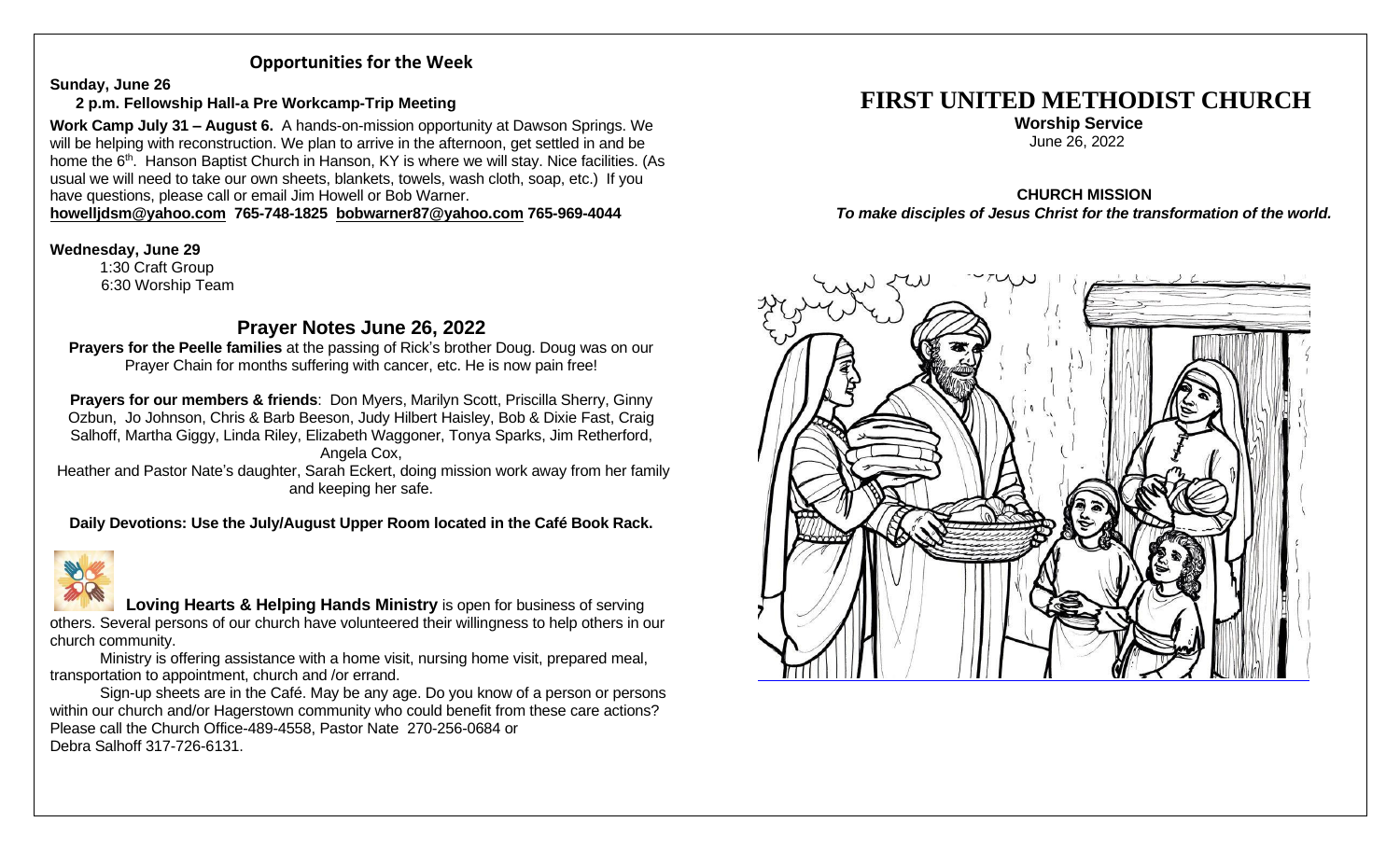| <b>First United Methodist Church Worship Service</b><br>June 26, 2022                                                                                                                                                                                                                                                                                                                                                                                                                               |                                                  |                                                                                                                        | Sarah Kouns<br><b>Music Piano Special</b>                                                                                                                                                                                                                                                                                                                                                                                                                                                                                                                        |                                                                                                                                                                                                                                                            |                           |
|-----------------------------------------------------------------------------------------------------------------------------------------------------------------------------------------------------------------------------------------------------------------------------------------------------------------------------------------------------------------------------------------------------------------------------------------------------------------------------------------------------|--------------------------------------------------|------------------------------------------------------------------------------------------------------------------------|------------------------------------------------------------------------------------------------------------------------------------------------------------------------------------------------------------------------------------------------------------------------------------------------------------------------------------------------------------------------------------------------------------------------------------------------------------------------------------------------------------------------------------------------------------------|------------------------------------------------------------------------------------------------------------------------------------------------------------------------------------------------------------------------------------------------------------|---------------------------|
| <b>Prelude</b><br><b>Welcome and Greeting</b><br><b>Announcements</b>                                                                                                                                                                                                                                                                                                                                                                                                                               | <b>Everlasting Arms by Mac Powell</b>            | <b>Worship Team</b><br>Pastor<br>Pastor                                                                                | <b>Prayer of Thanksgiving</b><br>sown. Amen.                                                                                                                                                                                                                                                                                                                                                                                                                                                                                                                     | Gracious and loving God, receive our humble offerings for your work in the world.<br>Bless those who give, those whom you send, and those who will receive these gifts.<br>May our offering sow seeds of hope and bear the fruit of love wherever they are | Pastor                    |
| K.I.D.S. Kids In Divine Service (Upstairs in the Children's Wing (3rd Graders & Under)<br>Children may go with Teacher Staci Lane<br><b>Opening Prayer</b><br>Pastor                                                                                                                                                                                                                                                                                                                                |                                                  | <b>Song of Thanksgiving</b>                                                                                            | <b>Give Thanks</b>                                                                                                                                                                                                                                                                                                                                                                                                                                                                                                                                               | <b>FWS 2038</b>                                                                                                                                                                                                                                            |                           |
|                                                                                                                                                                                                                                                                                                                                                                                                                                                                                                     |                                                  |                                                                                                                        | <b>Song of Reflection</b>                                                                                                                                                                                                                                                                                                                                                                                                                                                                                                                                        | <b>Everlasting Arms by Mac Powell</b>                                                                                                                                                                                                                      |                           |
| God of wind and fire, encourage us today to receive your power. Help us to proclaim<br>the wonder-filled things that you have done and continue to do in our lives. Give us<br>strength and courage to share the Good News of your love and your presence. For<br>we ask this in Jesus' Name, AMEN.                                                                                                                                                                                                 |                                                  |                                                                                                                        | <b>New Testament Scripture</b>                                                                                                                                                                                                                                                                                                                                                                                                                                                                                                                                   | Acts 2:42-47 (NLT)                                                                                                                                                                                                                                         | Pastor                    |
|                                                                                                                                                                                                                                                                                                                                                                                                                                                                                                     |                                                  |                                                                                                                        | <b>Sermon</b>                                                                                                                                                                                                                                                                                                                                                                                                                                                                                                                                                    | <b>Mission Possible</b>                                                                                                                                                                                                                                    | <b>Pastor Nate Eckert</b> |
|                                                                                                                                                                                                                                                                                                                                                                                                                                                                                                     |                                                  |                                                                                                                        | *Song of Commitment                                                                                                                                                                                                                                                                                                                                                                                                                                                                                                                                              | The Spirit Sends Us Forth To Serve                                                                                                                                                                                                                         | <b>FWS 2241</b>           |
| *Call to Worship<br>Pastor<br>Leader: We are God's church:<br>People: We come together to worship.<br>Leader: He has filled us with his power:<br>People: We go out to share his love with others.<br>Leader: He has called us into his family:<br>People: We come together to share our lives.<br>Leader: He has showered us with his riches:<br>People: We go out to share his goodness with others.<br>Leader: He has given us his Spirit:<br>People: We go out to live transformed lives. Amen. |                                                  |                                                                                                                        | *Benediction<br>Pastor<br>Go out into the world and labor to bring forth new life. Dream dreams, pursue<br>visions, and speak of God's goodness to all who would hear. And may the God<br>who breathed life into creation be your delight. May Christ Jesus give hope to your<br>dreaming, and may the Holy Spirit, your advocate and supporter, set your hearts<br>ablaze with a passion for peace.<br>Let us go from this place changed by the grace of God to connect, listen, and love.<br>Amen.<br>*Postlude<br>The Spirit Sends Us Forth To Serve<br>Organ |                                                                                                                                                                                                                                                            |                           |
| *Hymn of Worship<br><b>Old Testament Scripture</b>                                                                                                                                                                                                                                                                                                                                                                                                                                                  | We Are One in the Spirit<br>Isaiah 41:9-10 (NLT) | <b>FWS 2223</b>                                                                                                        | Link to last week's service: https://youtu.be/7Awd2Bz3Fi4<br>Today's Sermon can be found www.firsthagerstown.org<br>All words and music used by permission CCLI license #11015784<br>Pastor Nate Eckert Contact Nate.eckert@inumc.org Phone 270-256-0684<br>Church #489-4558 Email hfumc@firsthagerstown.org                                                                                                                                                                                                                                                     |                                                                                                                                                                                                                                                            |                           |
| <b>Song of Praise</b>                                                                                                                                                                                                                                                                                                                                                                                                                                                                               | <b>God So Loved</b>                              | Keys/Guitar                                                                                                            |                                                                                                                                                                                                                                                                                                                                                                                                                                                                                                                                                                  |                                                                                                                                                                                                                                                            |                           |
| <b>Song of Prayer</b>                                                                                                                                                                                                                                                                                                                                                                                                                                                                               | <b>Breathe On Me, Breath of God</b>              | Hymn 420                                                                                                               | <b>Worship Team</b><br>Music Director & Guitarist Rick Peelle Organist Carol Meyer Pianist Sarah Kouns<br>Song Leaders Donna Winters & Amanda Stainbrook                                                                                                                                                                                                                                                                                                                                                                                                         |                                                                                                                                                                                                                                                            |                           |
| <b>Pastoral Prayer/ Lord's Prayer</b><br>Pastor<br><b>Offering</b><br>Pastor                                                                                                                                                                                                                                                                                                                                                                                                                        |                                                  | Greeter Linda Ford Ushers Jane Sturgeon, Joe Smith, Jeff Huffine, Shirley Rueter<br>Nursery Jean Dilley & Teresa Rojas |                                                                                                                                                                                                                                                                                                                                                                                                                                                                                                                                                                  |                                                                                                                                                                                                                                                            |                           |